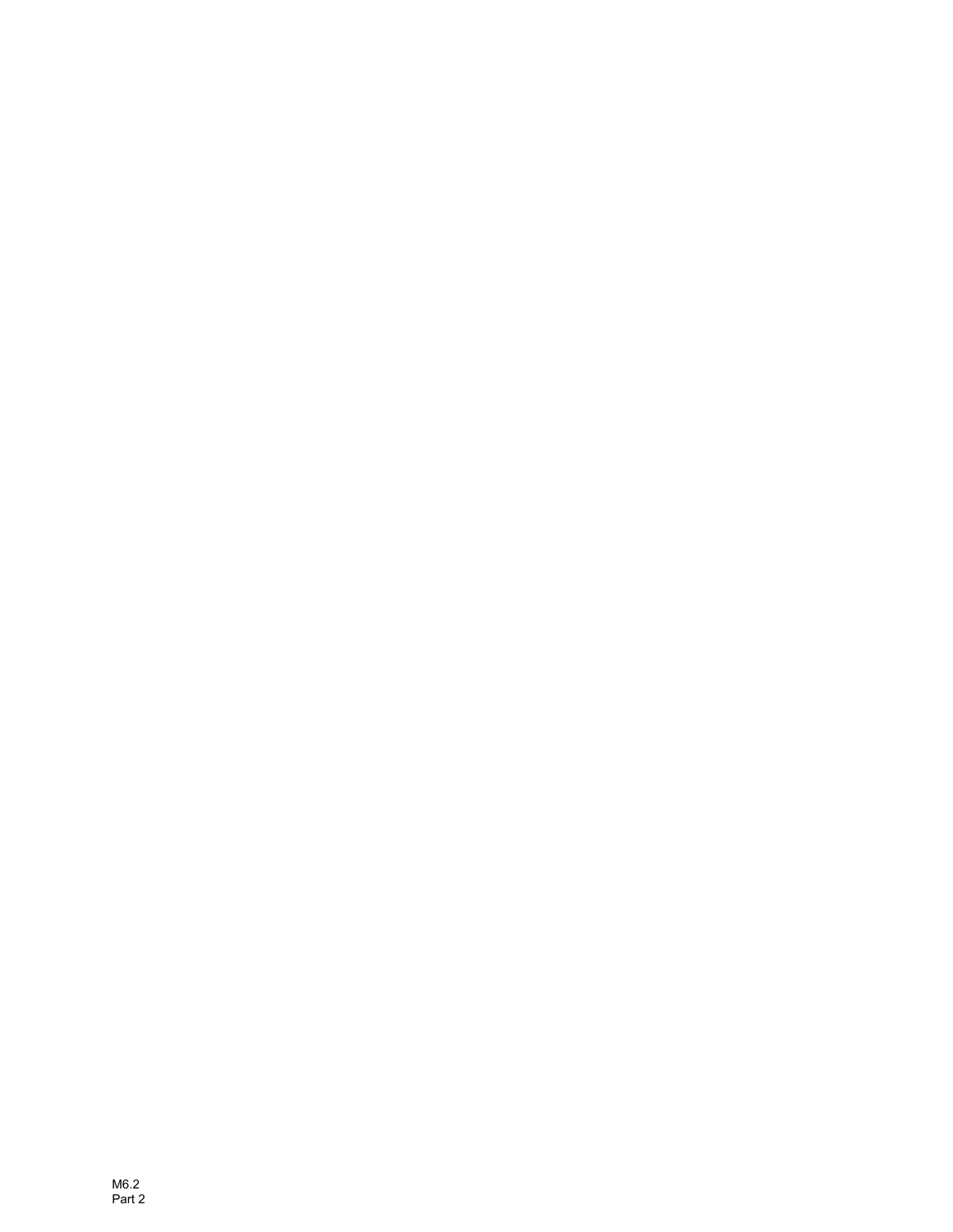Corrections for \_\_\_\_\_\_\_\_\_\_\_\_\_\_\_\_\_\_\_\_\_\_\_\_\_\_

Identify what you missed and why below. If your responses do not fit in the space provided, use a separate sheet of paper for those questions.

For the "Why I chose this answer" column, indicate the reason for missing the problem using the choices below. Use a separate sheet of paper if necessary.

- **1)** I didn't understand the question **4)** I had no clue about this so I guessed
- **2)** I thought I had this right **5)** I ran out of time
- -

**3)** I studied/learned this but forgot **6)** I made a careless mistake

| Question | My answer | Why I  | What information I need/steps I  | Revised |
|----------|-----------|--------|----------------------------------|---------|
| number   |           | chose  | need to take to correctly answer | answer  |
| missed   |           | this   | this question (show your work/   |         |
|          |           | answer | calculations)                    |         |
|          |           |        |                                  |         |
|          |           |        |                                  |         |
|          |           |        |                                  |         |
|          |           |        |                                  |         |
|          |           |        |                                  |         |
|          |           |        |                                  |         |
|          |           |        |                                  |         |
|          |           |        |                                  |         |
|          |           |        |                                  |         |
|          |           |        |                                  |         |
|          |           |        |                                  |         |
|          |           |        |                                  |         |
|          |           |        |                                  |         |
|          |           |        |                                  |         |
|          |           |        |                                  |         |
|          |           |        |                                  |         |
|          |           |        |                                  |         |
|          |           |        |                                  |         |
|          |           |        |                                  |         |
|          |           |        |                                  |         |
|          |           |        |                                  |         |
|          |           |        |                                  |         |
|          |           |        |                                  |         |
|          |           |        |                                  |         |
|          |           |        |                                  |         |
|          |           |        |                                  |         |
|          |           |        |                                  |         |
|          |           |        |                                  |         |
|          |           |        |                                  |         |
|          |           |        |                                  |         |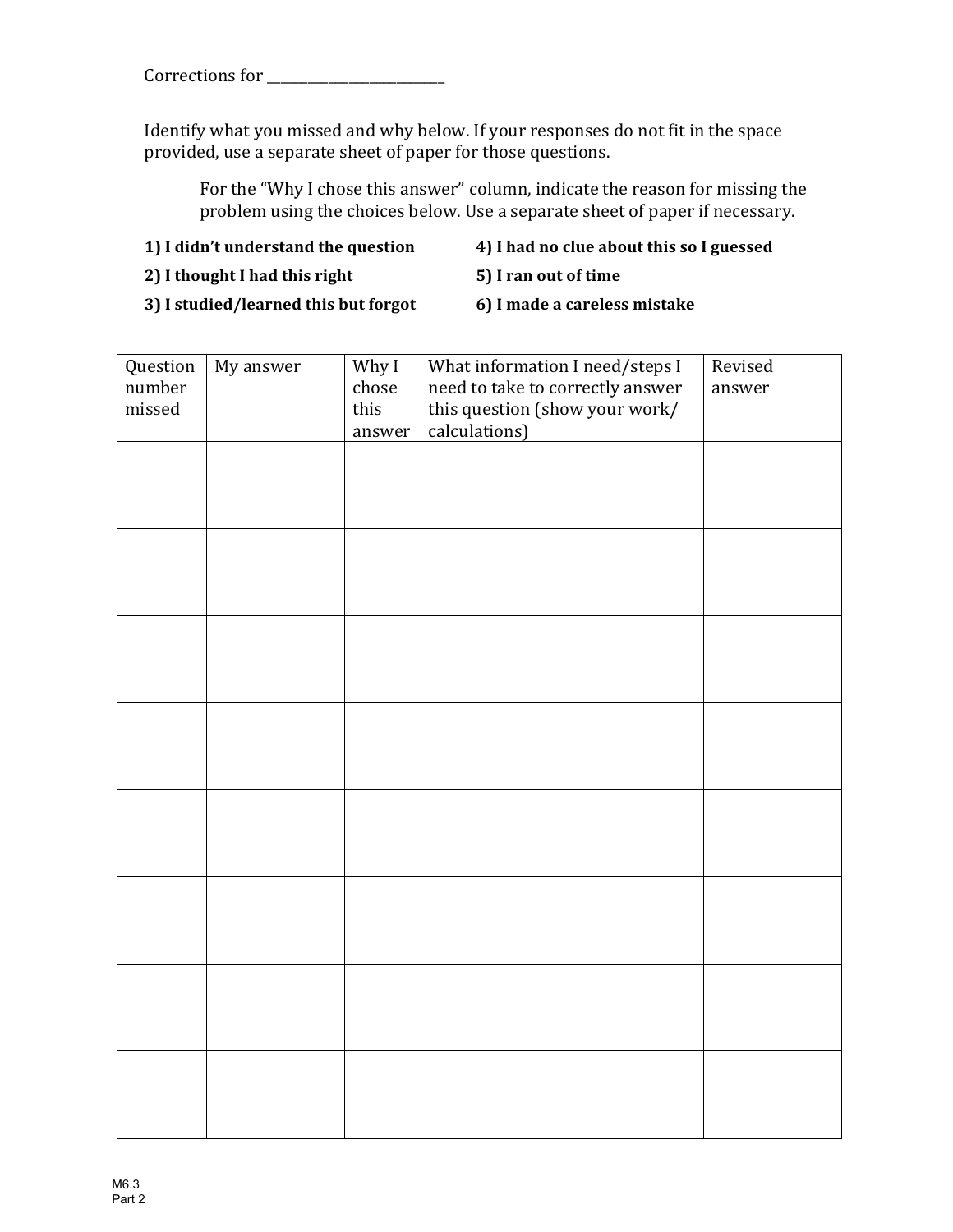$Corrections for \begin{tabular}{c} \hline \rule[1ex]{.1ex}{1ex}\rule[1ex]{.1ex}{1ex}\rule[1ex]{.1ex}{1ex}\rule[1ex]{.1ex}{1ex}\rule[1ex]{.1ex}{1ex}\rule[1ex]{.1ex}{1ex}\rule[1ex]{.1ex}{1ex}\rule[1ex]{.1ex}{1ex}\rule[1ex]{.1ex}{1ex}\rule[1ex]{.1ex}{1ex}\rule[1ex]{.1ex}{1ex}\rule[1ex]{.1ex}{1ex}\rule[1ex]{.1ex}{1ex}\rule[1ex]{.1ex}{1ex}\rule[1ex]{.1ex}{1ex}\rule[1ex]{.1ex}{1ex}\rule[1ex]{.1ex}{1ex}\rule$ 

| Question         | My answer | Why I                           | What information I need/steps I                                    | Revised |
|------------------|-----------|---------------------------------|--------------------------------------------------------------------|---------|
| number<br>missed |           | $\operatorname{choose}$<br>this | need to take to correctly answer<br>this question (show your work/ | answer  |
|                  |           | answer                          | calculations)                                                      |         |
|                  |           |                                 |                                                                    |         |
|                  |           |                                 |                                                                    |         |
|                  |           |                                 |                                                                    |         |
|                  |           |                                 |                                                                    |         |
|                  |           |                                 |                                                                    |         |
|                  |           |                                 |                                                                    |         |
|                  |           |                                 |                                                                    |         |
|                  |           |                                 |                                                                    |         |
|                  |           |                                 |                                                                    |         |
|                  |           |                                 |                                                                    |         |
|                  |           |                                 |                                                                    |         |
|                  |           |                                 |                                                                    |         |
|                  |           |                                 |                                                                    |         |
|                  |           |                                 |                                                                    |         |
|                  |           |                                 |                                                                    |         |
|                  |           |                                 |                                                                    |         |
|                  |           |                                 |                                                                    |         |
|                  |           |                                 |                                                                    |         |
|                  |           |                                 |                                                                    |         |
|                  |           |                                 |                                                                    |         |
|                  |           |                                 |                                                                    |         |
|                  |           |                                 |                                                                    |         |
|                  |           |                                 |                                                                    |         |
|                  |           |                                 |                                                                    |         |
|                  |           |                                 |                                                                    |         |
|                  |           |                                 |                                                                    |         |
|                  |           |                                 |                                                                    |         |
|                  |           |                                 |                                                                    |         |
|                  |           |                                 |                                                                    |         |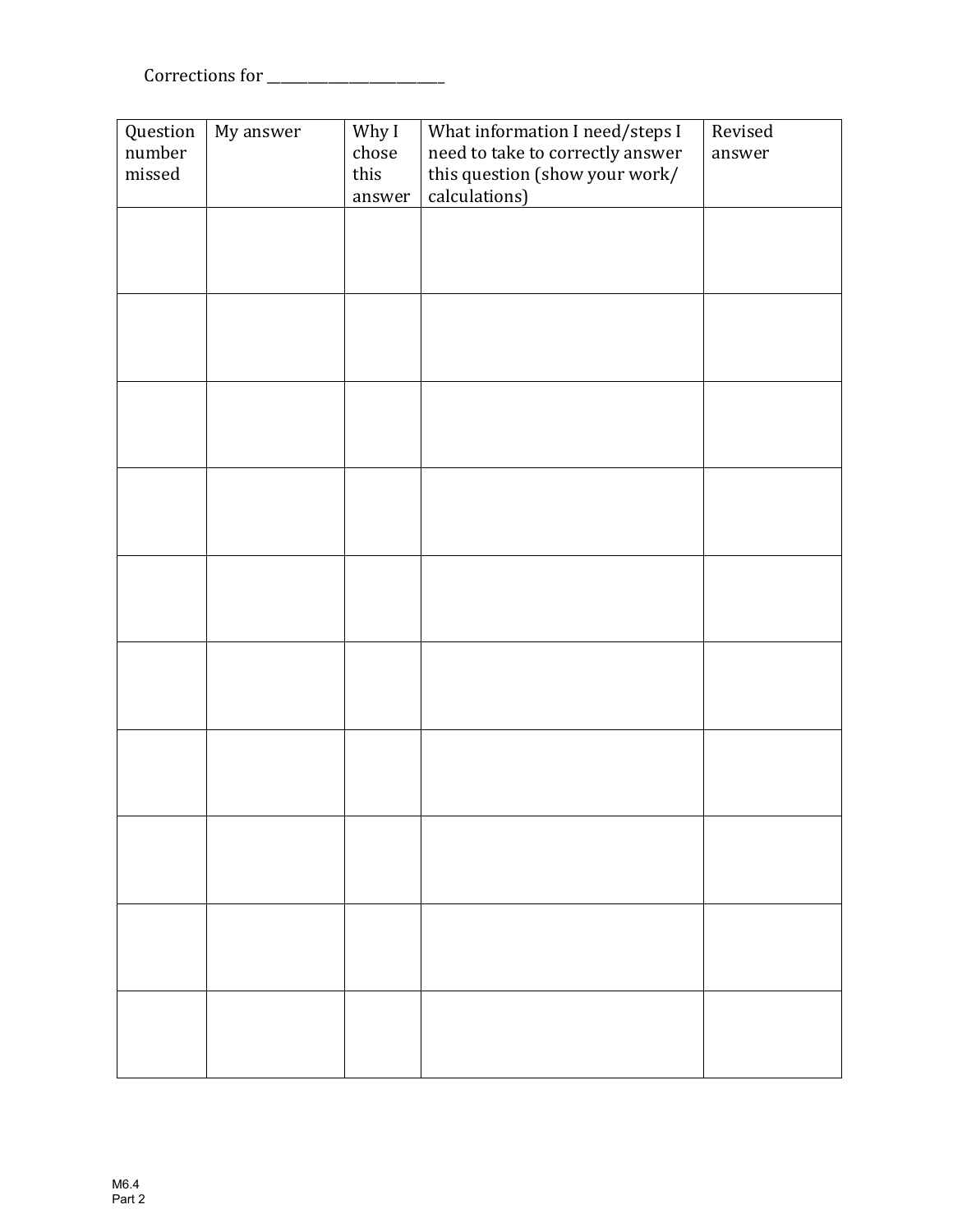## **Tracking My Progress in Mathematics**

**Make sense of problems and persevere in solving them** – being able to explain the meaning of a problem; planning a solution pathway rather than immediately jumping into an attempt; monitoring and evaluating progress and changing course if necessary; continually asking "does this make sense?"

| Unit $1$ :      |         | Unit 2:         |         | Unit 3:         |         |
|-----------------|---------|-----------------|---------|-----------------|---------|
| Self Assessment | Teacher | Self Assessment | Teacher | Self Assessment | Teacher |

Reason abstractly and quantitatively – making sense of quantities and their relationships in problem situations; representing situations symbolically, and contextualizing symbols into understandable quantities, units and relationships

| Unit 1:         |         | Unit 2:         |         | Unit 3:         |         |
|-----------------|---------|-----------------|---------|-----------------|---------|
| Self Assessment | Teacher | Self Assessment | Teacher | Self Assessment | Teacher |

Construct viable arguments – using stated assumptions, definitions, and results to make conjectures and construct arguments that build off of a logical progression of reasoning

| Unit $1$ :      |         | Unit 2:         |         | Unit 3:         |         |
|-----------------|---------|-----------------|---------|-----------------|---------|
| Self Assessment | Teacher | Self Assessment | Teacher | Self Assessment | Teacher |

Attention to precision – communicating precisely; using mathematical symbols consistently and appropriately; specifying of units of measure; labeling axes, tables and graphs; calculating accurately

| Unit 1:         |         | Unit 2:         |         | Unit 3:         |         |
|-----------------|---------|-----------------|---------|-----------------|---------|
| Self Assessment | Teacher | Self Assessment | Teacher | Self Assessment | Teacher |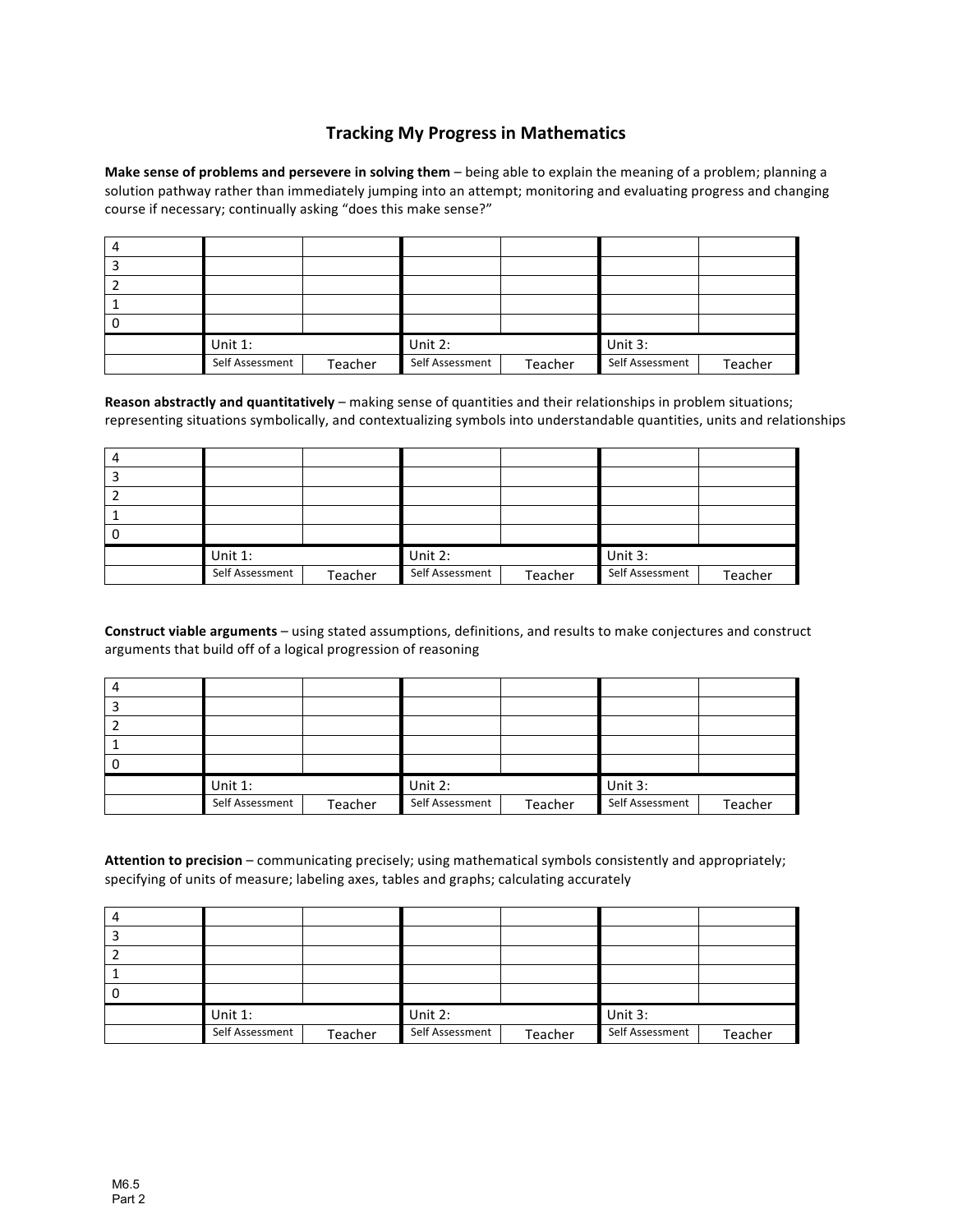*Note: This could be printed directly on a unit assessment*

For this unit, you demonstrated the following for each category:

|           | Make sense of problems and persevere in solving them |  |
|-----------|------------------------------------------------------|--|
|           | Reason abstractly and quantitatively                 |  |
|           | <b>Construct viable arguments</b>                    |  |
|           | <b>Attention to precision</b>                        |  |
| Comments: |                                                      |  |
|           |                                                      |  |
|           |                                                      |  |
|           |                                                      |  |
|           |                                                      |  |

Sample:

Unit Assessment: Rate of Change

For this unit, you demonstrated the following for each category:

|           | Make sense of problems and persevere in solving them                            |  |
|-----------|---------------------------------------------------------------------------------|--|
|           | Reason abstractly and quantitatively                                            |  |
|           | <b>Construct viable arguments</b>                                               |  |
|           | <b>Attention to precision</b>                                                   |  |
| Comments: | Adrian - I appreciate how well you should<br>categories as the semester goes on |  |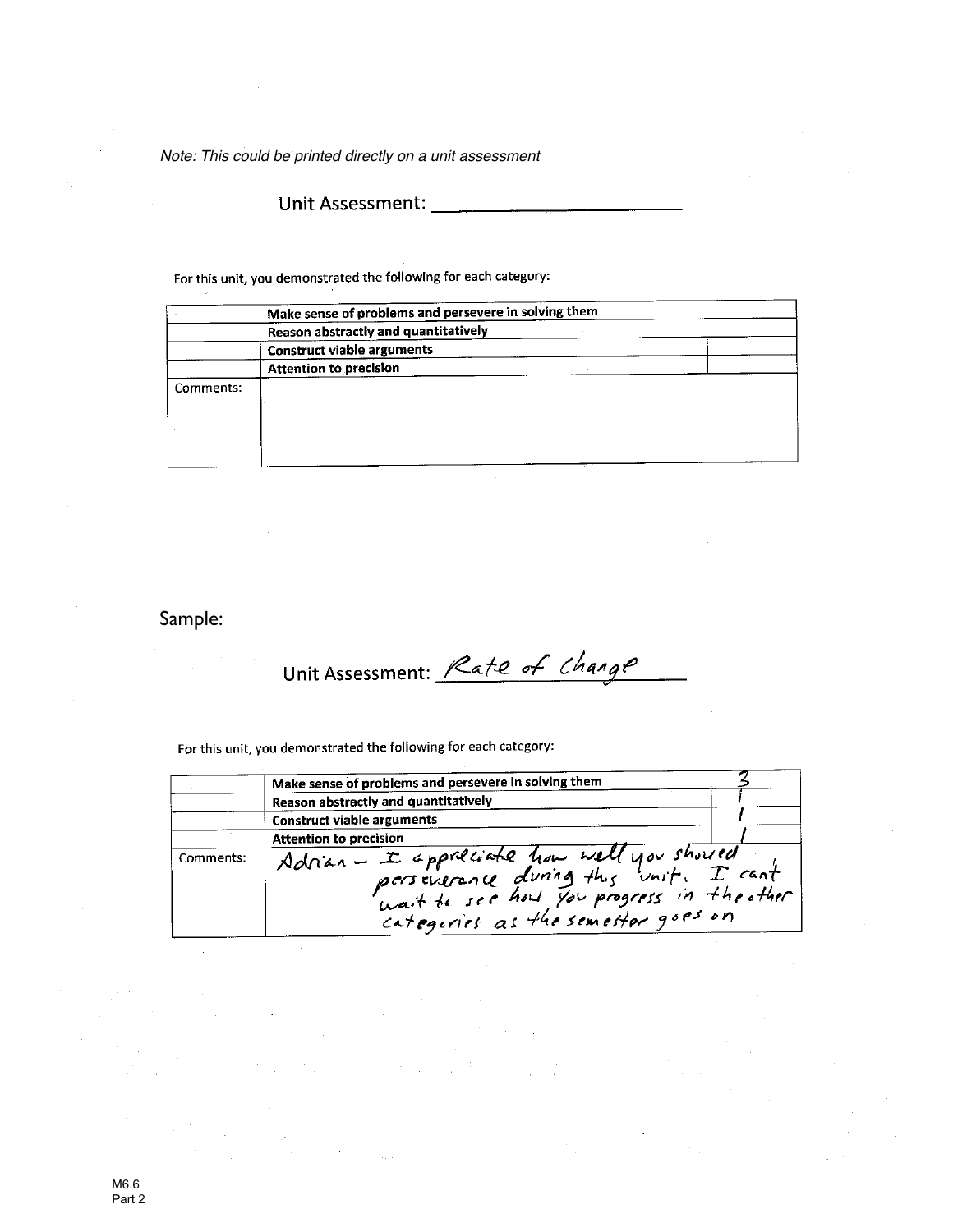| <b>House Prices and Payments</b>                                                                             |                                                                                                                                                                  |
|--------------------------------------------------------------------------------------------------------------|------------------------------------------------------------------------------------------------------------------------------------------------------------------|
| $\frac{9}{5000}$                                                                                             | of workingit involves asking questions, drawing pictures<br>"being good at mathematics involves many different ways                                              |
| 4000                                                                                                         | and graphs, rephrasing problems, justifying methods, and<br>representing ideas in addition to calculating with                                                   |
| ٩                                                                                                            | procedures."                                                                                                                                                     |
| Average monthly payment/dollars<br>3000                                                                      | -jo Boaler, Professor of<br>Mathematics Education, Stanford University                                                                                           |
| 2000                                                                                                         | The mathematical competencies:                                                                                                                                   |
| 1000<br>۰.                                                                                                   | asking questions                                                                                                                                                 |
|                                                                                                              | drawing/creating pictures and graphs                                                                                                                             |
| $\circ$<br>O<br>100000<br>200000<br>Average house price/dollars<br>300000<br>100000<br>000005<br>000009<br>× | justifying methods<br>rephrasing problems                                                                                                                        |
|                                                                                                              | representing ideas/concepts/patterns                                                                                                                             |
| Find the monthly payment for a house costing \$450 000.                                                      | calculating with procedures                                                                                                                                      |
| 3500                                                                                                         |                                                                                                                                                                  |
| What do we know about this student.                                                                          | provide us with clear insight into their development in<br>these competencies.<br>The questions and tasks we ask of students should                              |
|                                                                                                              | The feedback we give to students in return should be<br>relation to their understanding of the mathematics.<br>meaningful in helping them position themselves in |
| $\frac{6}{7}$<br>$\frac{7}{9}$                                                                               |                                                                                                                                                                  |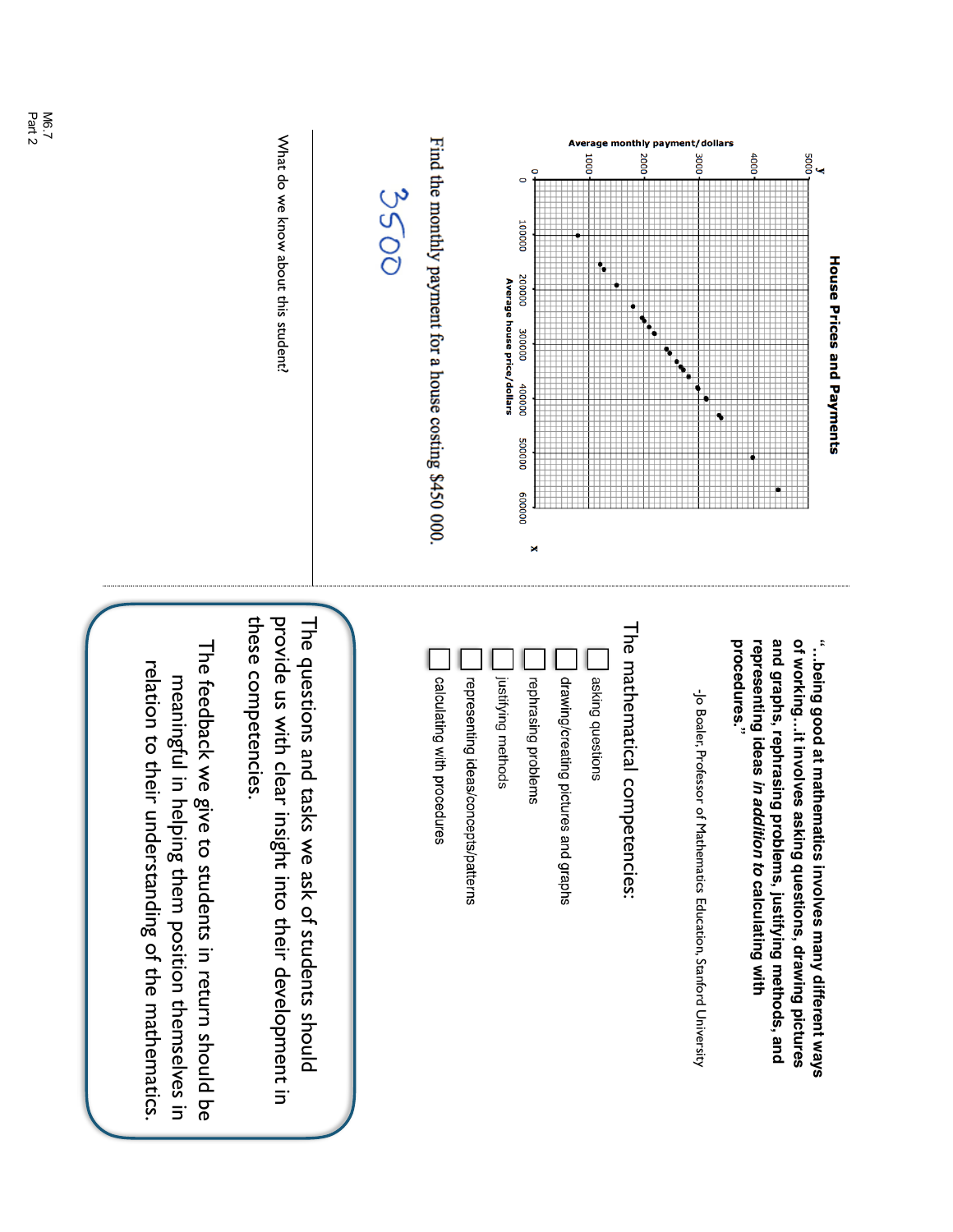

M6.8<br>Part 2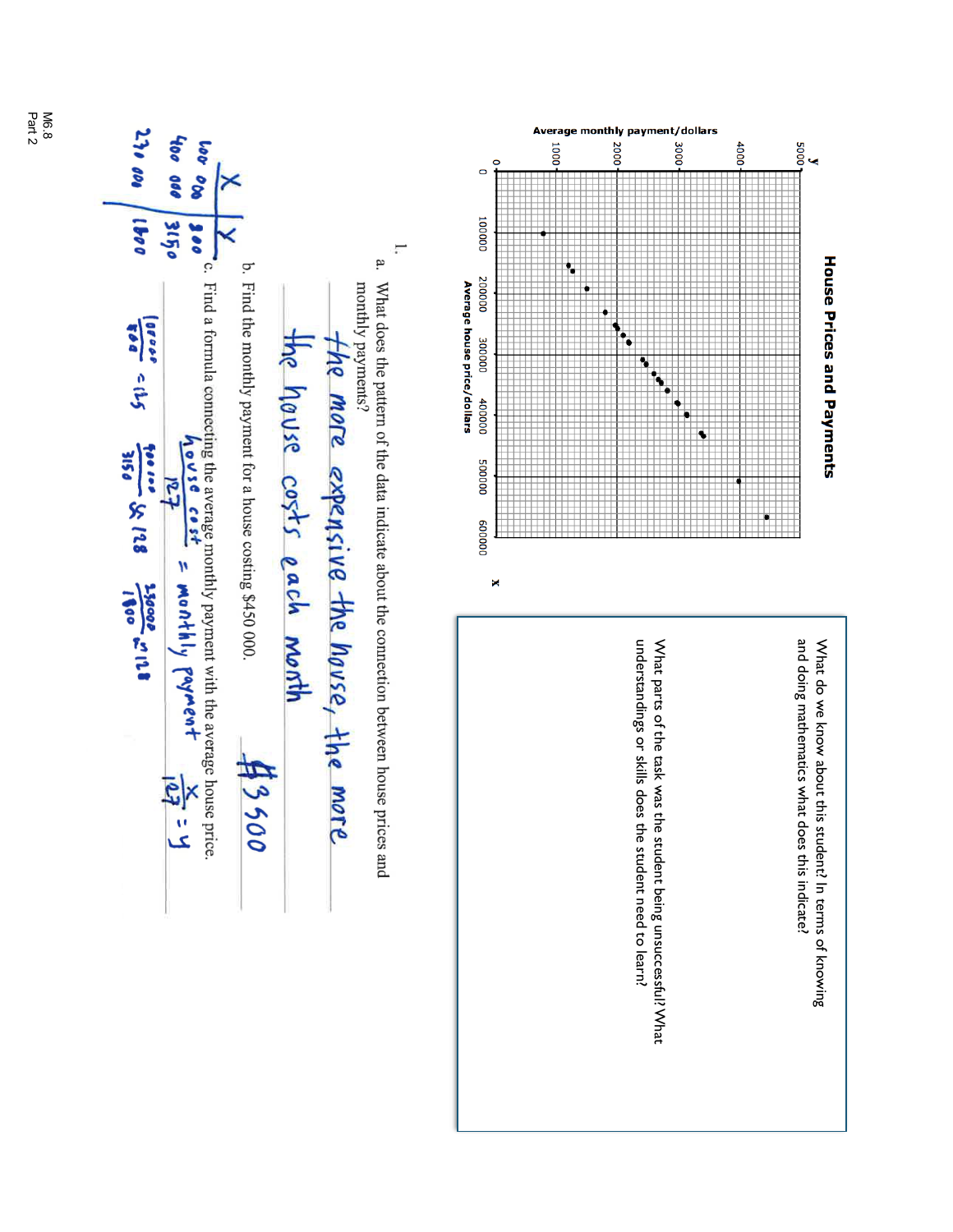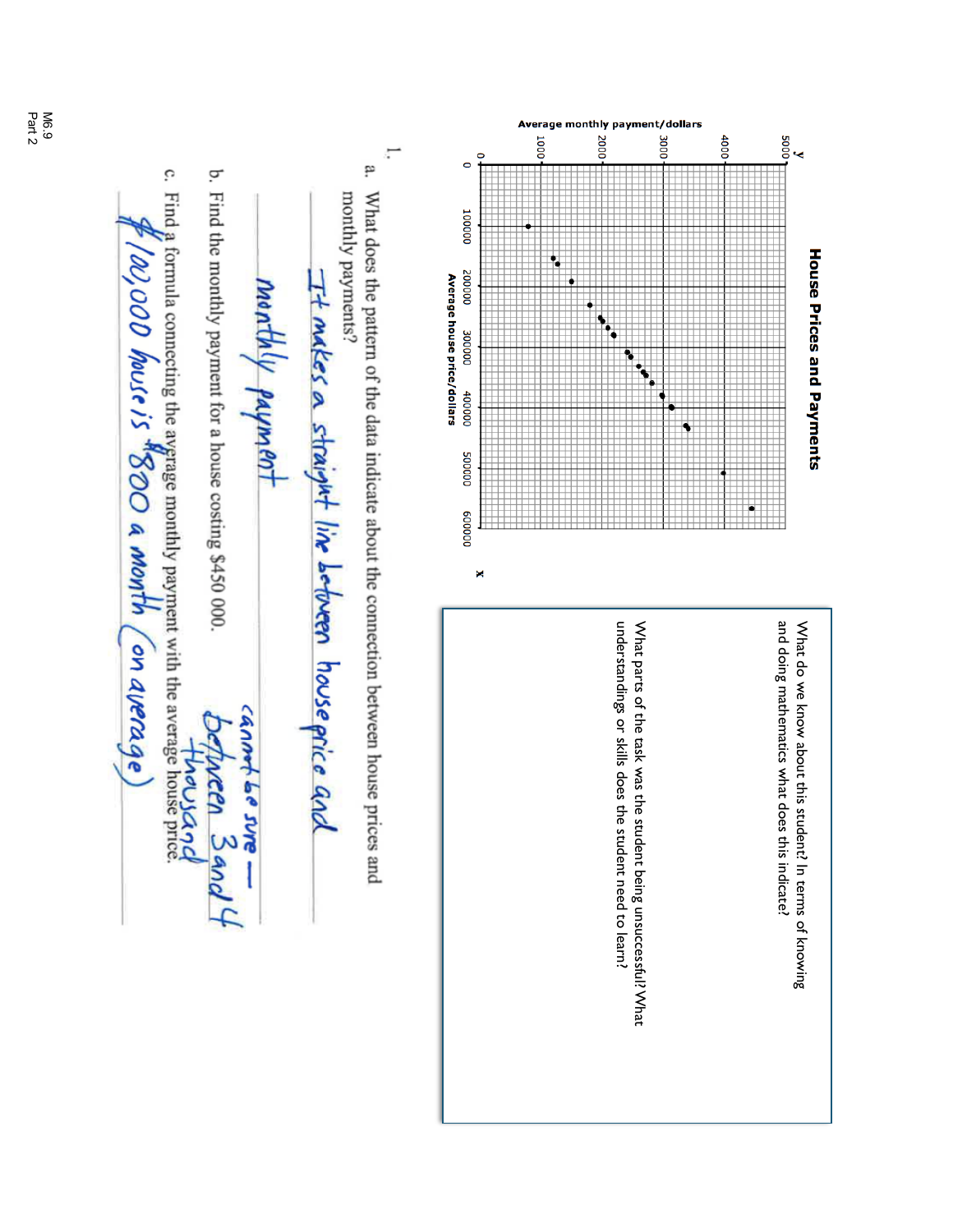| Algebra                | Task 2                                                | <b>House Prices</b>                                                                                                                                                                                                                                                 |
|------------------------|-------------------------------------------------------|---------------------------------------------------------------------------------------------------------------------------------------------------------------------------------------------------------------------------------------------------------------------|
| <b>Student</b>         |                                                       | Work with graphs and formulas in a real context.                                                                                                                                                                                                                    |
| Task                   |                                                       |                                                                                                                                                                                                                                                                     |
| Core Idea 5            |                                                       | Select and use appropriate statistical methods to analyze data.                                                                                                                                                                                                     |
| Data Analysis          | lines of best fit.<br>$\bullet$<br>conclusions drawn. | Understand the relationship between two sets of data, display<br>such data in a scatterplot, and describe trends and shape of the<br>plot including correlations (positive, negative, and no) and<br>Make inferences based on the data and evaluate the validity of |
| Core Idea 3            |                                                       | Represent and analyze mathematical situations and structures                                                                                                                                                                                                        |
| <b>Algebraic</b>       | using algebraic symbols.                              |                                                                                                                                                                                                                                                                     |
| <b>Properties and</b>  |                                                       | Use symbolic expressions to represent relationships arising                                                                                                                                                                                                         |
| <b>Representations</b> | from various contexts.                                |                                                                                                                                                                                                                                                                     |
|                        | $\bullet$<br>numeric data.                            | Approximate and interpret rates of change, from graphic and                                                                                                                                                                                                         |

*Mathematic in this task:*

- Understanding information on a scatterplot, looking for trends such as correlation or no correlation
- Recognizing that a linear function passing through the origin is a proportion and finding a formula for a proportion
- Reading and interpreting points on a graph<br>• Graphing inequalities
- Graphing inequalities

*Based on teacher observations, this is what algebra students knew and were able to do:*

- Read and locate points on a scatterplot to meet constraints of the context
- Recognize when there is no pattern in a scatterplot
- Describe a trend in a scatterplot

*Areas of difficulty for algebra students:*

- Finding a formula for a line on a graph
- Graphing an inequality on a graph from a verbal description

MARS Tasks – High School Course 1 www.scoe.org/mars example and the page 45